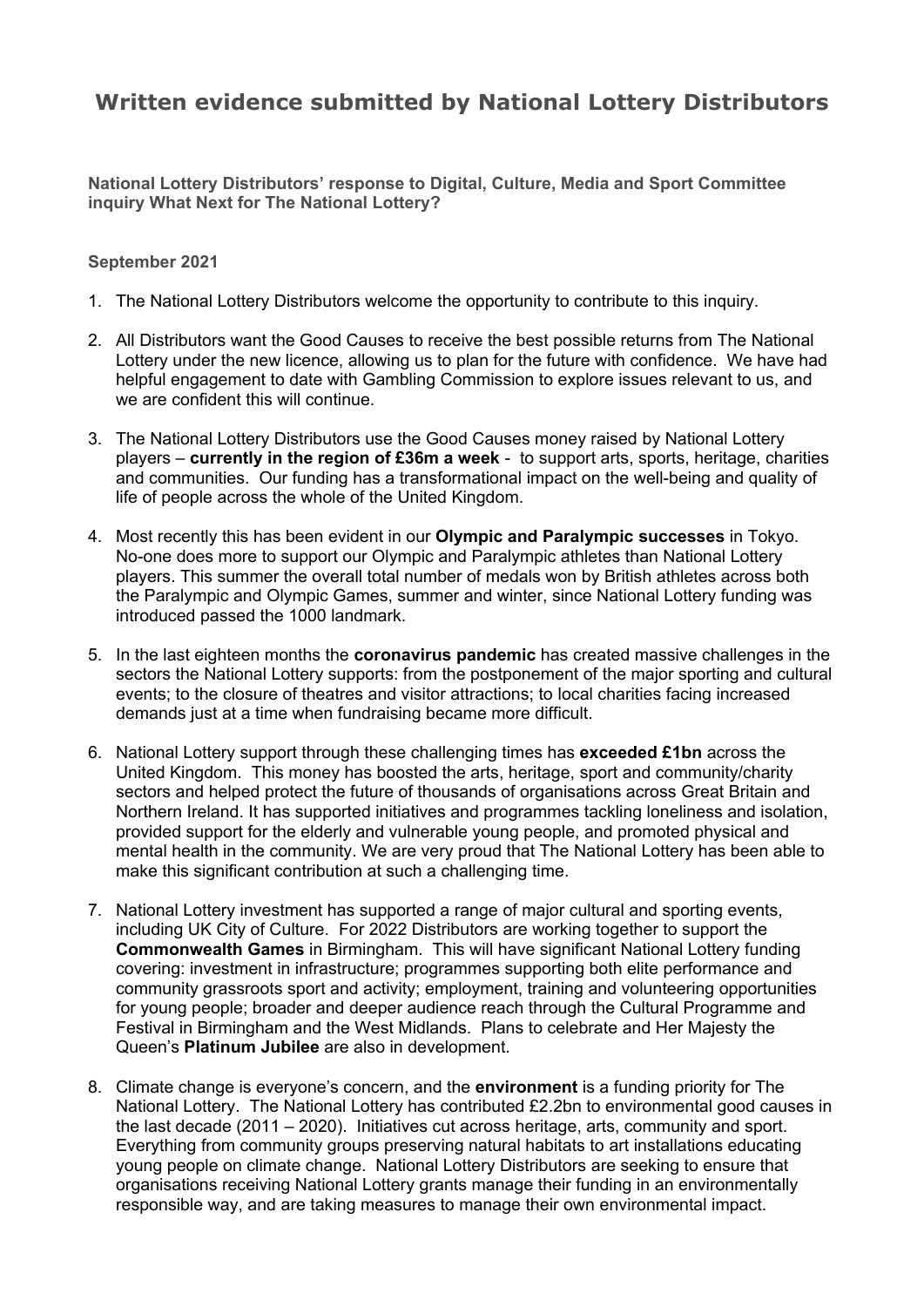## **Background**

- 9. This evidence is offered jointly by all twelve National Lottery distributor bodies:
	- Arts Council England
	- Arts Council of Northern Ireland
	- Arts Council of Wales
	- **British Film Institute**
	- Creative Scotland
	- The National Lottery Community Fund
	- The National Lottery Heritage Fund
	- Sport England
	- Sport Northern Ireland
	- **sport**scotland
	- Sport Wales
	- UKSport
- 10. The National Lottery Distributors are Non-Departmental Public Bodies accountable to Parliament and sponsored by DCMS or the relevant devolved government department. For those of us sponsored by DCMS our budgets represent almost half – if one puts the BBC to one side – of the funding for which DCMS is responsible.

## **Questions**

## **How effectively has the fourth National Lottery licence competition fulfilled the Gambling Commission's objectives?**

11. It would not be appropriate for us to comment on the licence competition while it is ongoing.

## **What will the way in which returns for good causes are calculated under the fourth licence mean for the distributing bodies and the projects they support?**

- 12. The core purpose of The National Lottery is to maximise funding for Good Causes. As Distributors we ultimately want to do the best we can for our Good Causes, and **maximising returns** is central to this. We want to be ambitious for the sectors we support.
- 13. We have had good engagement with Gambling Commission in this area and have highlighted two key issues to them, which they have sought to address in the next licence.
- 14. We have highlighted to Gambling Commission our concern that **operator profits and returns to good causes should be aligned**. In the current licence we have sometimes found that returns to good causes have reduced while operator profits have been growing. This has been an unintended consequence of the current licensing structures and game-by-game retention arrangements.
- 15. In addition, Distributors benefit from **clarity and confidence in income streams**. This enables us to make longer term investments – where this is in the interests of our Good Causes – with confidence. Those Distributors with smaller income streams – such as the arts and sports distributors in Scotland, Northern Ireland and Wales - feel any variability in income more acutely. Distributors who manage a higher proportion of long-term investments have fewer flexibilities available to them should short-medium term changes be required. Certainty of income streams can also provide confidence for Distributors to take greater risk in our own funding decisions.